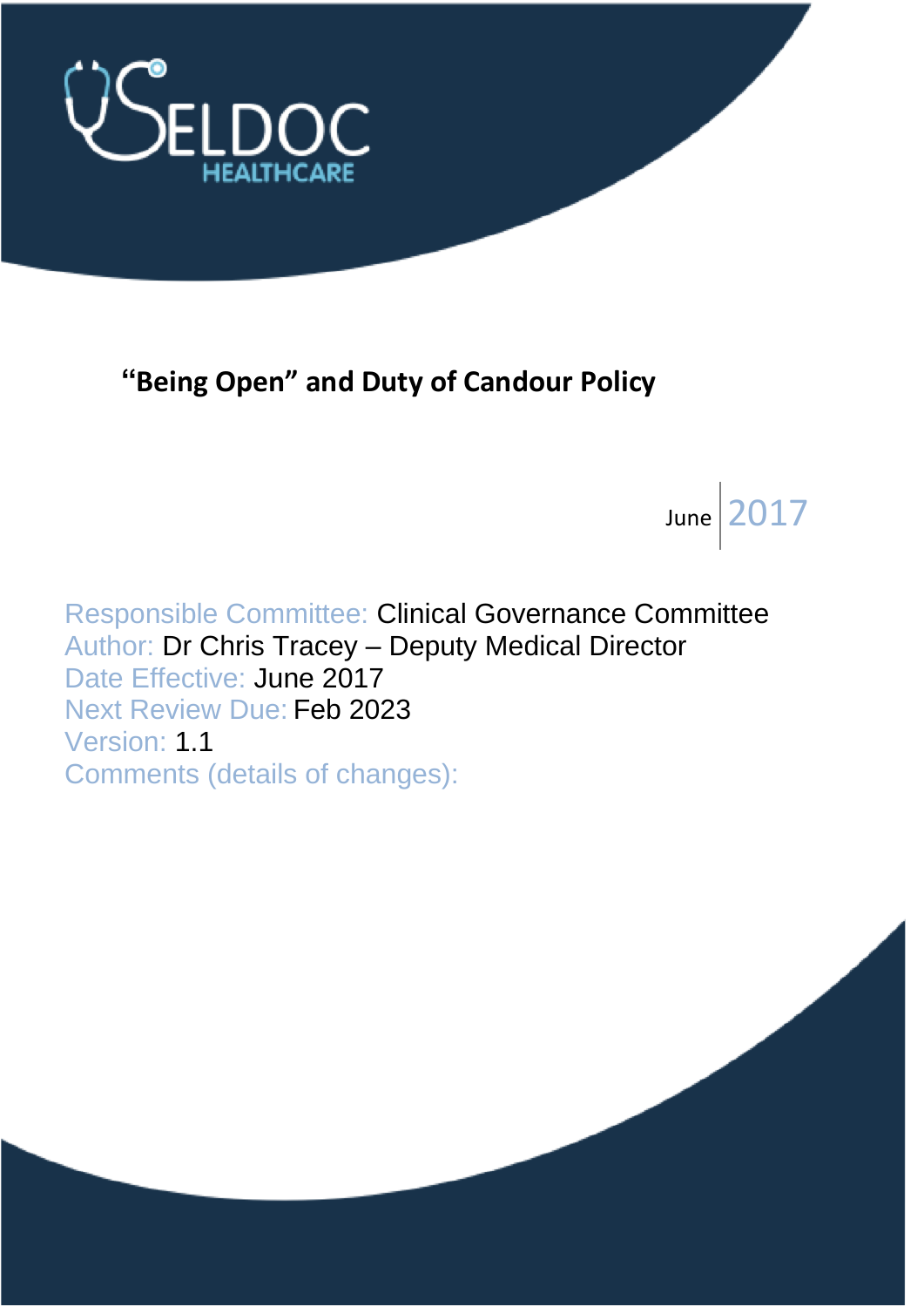### Contents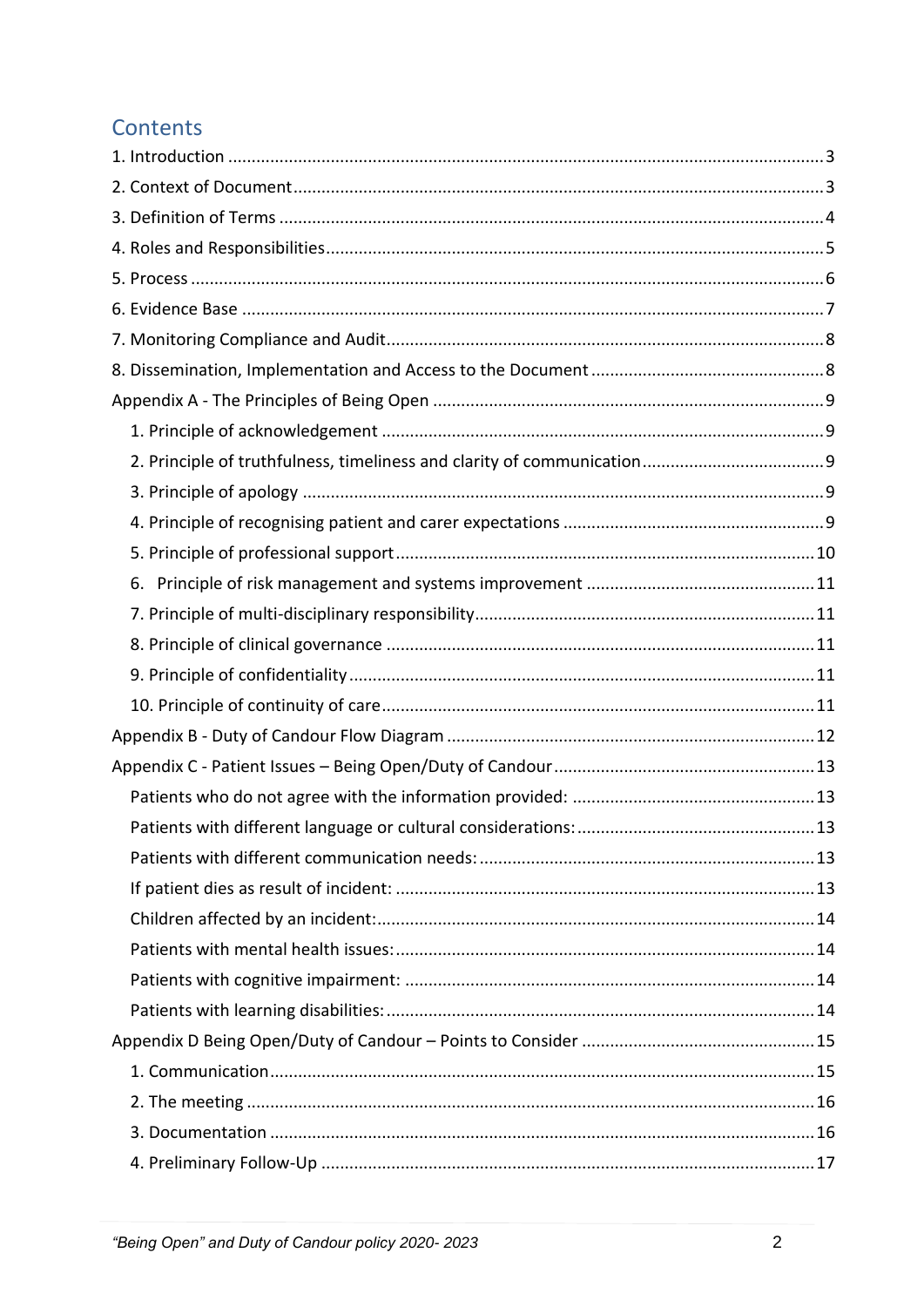|--|

### <span id="page-2-0"></span>1. Introduction

This document describes how SELDOC implements the Being Open Framework 2009 "Being Open – Saying Sorry When Things go Wrong" (National Patient Safety Agency (NPSA)), and Safety Alert 2009 and the Duty of Candour requirement 2013 (Department of Health). Being Open is a fundamental process affecting integrated governance throughout SELDOC. This document is integrated with the incident, Serious Incident and Complaints processes and clinical governance framework. Being Open is part of the "no blame" culture which is cultured throughout all health care providers. This culture is fundamental to learning from mistakes. This document provides a framework for:

- patients/relatives to receive the open, accurate and timely communication, apology and support they need.
- staff to be encouraged to admit shortcomings and mistakes and learn from errors and be supported.
- root cause analysis, investigation and learning to occur systematically.

All moderate, severe harm and death incidents must have documented evidence of the Being Open process. This is referred to as the Duty of Candour and is a contractual requirement reflecting the Francis Report (2013) following the Mid Staffordshire Enquiry. A key aim of the document is to help all health professionals to feel they can be open and honest whenever mistakes are made, and to not be reluctant to apologise to patients.

The NHS Litigation Authority (NHSLA) litigation circular 02/2002 encourages health care staff to apologise and clarifies that doing so is not an admission of liability:

*"It seems to us that it is both natural and desirable for those involved in treatment which produces an adverse result, for whatever reason, to sympathise with the patient or the patient's relatives and to express sorrow or regret at the outcome. Such expressions of regret would not normally constitute an admission of liability, either in part or in full, and it is not our policy to prohibit them, not to dispute any payment, under any scheme, solely on the grounds of such an expression of regret"* 

The principles of this document apply to all communications with patients and their families when errors have been made. This applies to incidents as well as complaints. It applies in personal explanations and apologies as well as in local resolution meetings which are arranged to try to resolve remaining concerns following a formal complaint investigation. The principles also apply to internal inquiry meetings.

The NPSA website www.npsa.nhs.uk/advice contains the NPSA Being Open Framework 2009, on which this procedure is based. Information on Duty of Candour can be found on the DoH website www.dh.gov.uk.

### <span id="page-2-1"></span>2. Context of Document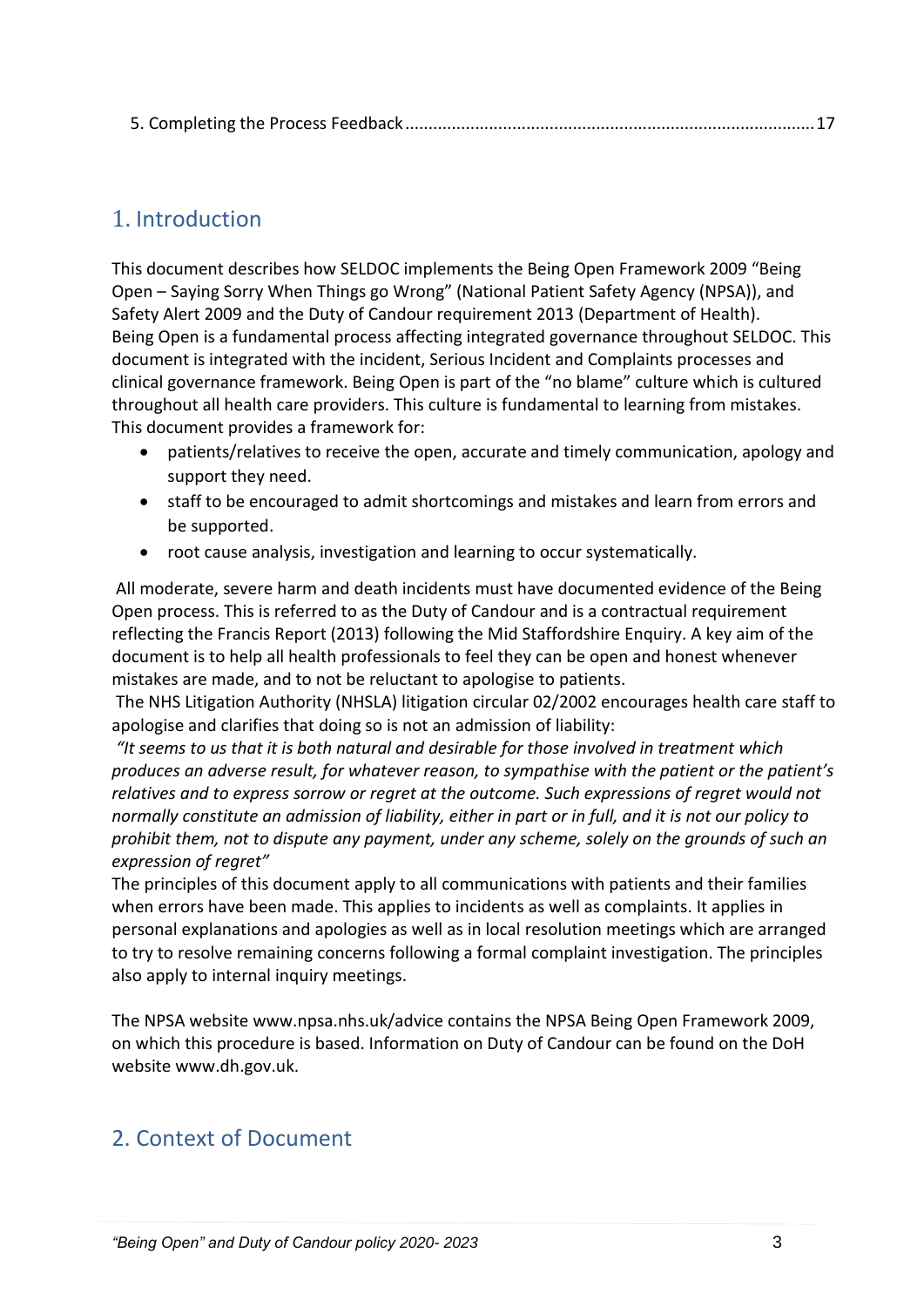**Openness** - It is important that openness is shown whenever things go wrong with treatment and care. Without openness about incidents, patient consent for treatment can be made invalid.

The NPSA"s Being Open policy does not require prevented patient safety incidents or "no harm" incidents to be reported to patients/relatives.

**Communications with Patients/Families** - All communications with patients/families must be timely, using understandable language. Being Open meetings must allow sufficient time for discussion and questions. Staff must demonstrate that they are approachable through written communications, the way they speak and their body language. Openness is promoted by staff showing they are caring and sympathetic, and providing several opportunities for patients/relatives to ask questions and gain information.

Disclosing to the patient that an incident has occurred, which they may be unaware of, has to occur as soon as possible (and within 10 working days of the incident) by a member of staff with understanding and experience/support as part of a planned process. Face to face communication is best.

It is usual to share the findings of investigations with the patient/family afterwards in a letter and a meeting. Patients/families are asked how they would prefer this to occur.

Being Open is based on evidence that this approach helps patients/relatives to have better outcomes following errors and a reduction of trauma. It also helps SELDOC to prevent and resolve complaints and reduces the risk of patients/relatives escalating their complaint to the Public Health Service Ombudsman. SELDOC's approach to complaints supports Being Open, with a flexible approach focused on addressing complainant's concerns and making real service improvement.

Being Open is supported by the 7 Steps to Patient Safety (NPSA, 2003) initiative which describes a methodical approach to developing a patient safety culture in healthcare organisations.

Results of surveys of patients and relatives show that receiving an apology, followed by investigation and support, were considered more important than financial compensation or disciplinary action (MORI – Making Amends DoH 2003).

In addition to this, there are benefits to staff from increased satisfaction that communication with patients and relatives has been handled appropriately and that the experience will increase their own professional development.

# <span id="page-3-0"></span>3. Definition of Terms

**Being Open** - Being Open is a specific process of actions and behaviours that have to be followed following any incident causing harm to a patient. These are determined by the Ten Principles of Being Open and can be found at Appendix A.

Organisations are said to be "open" when the prevailing culture visibly encourages key behaviours. These include honesty, openness, appropriate sharing of information and a willingness to learn from experience to change how the organisation functions.

**No Harm Incidents** - Any patient safety incident that had the potential to cause harm but was prevented resulting in no harm to people receiving NHS-funded care.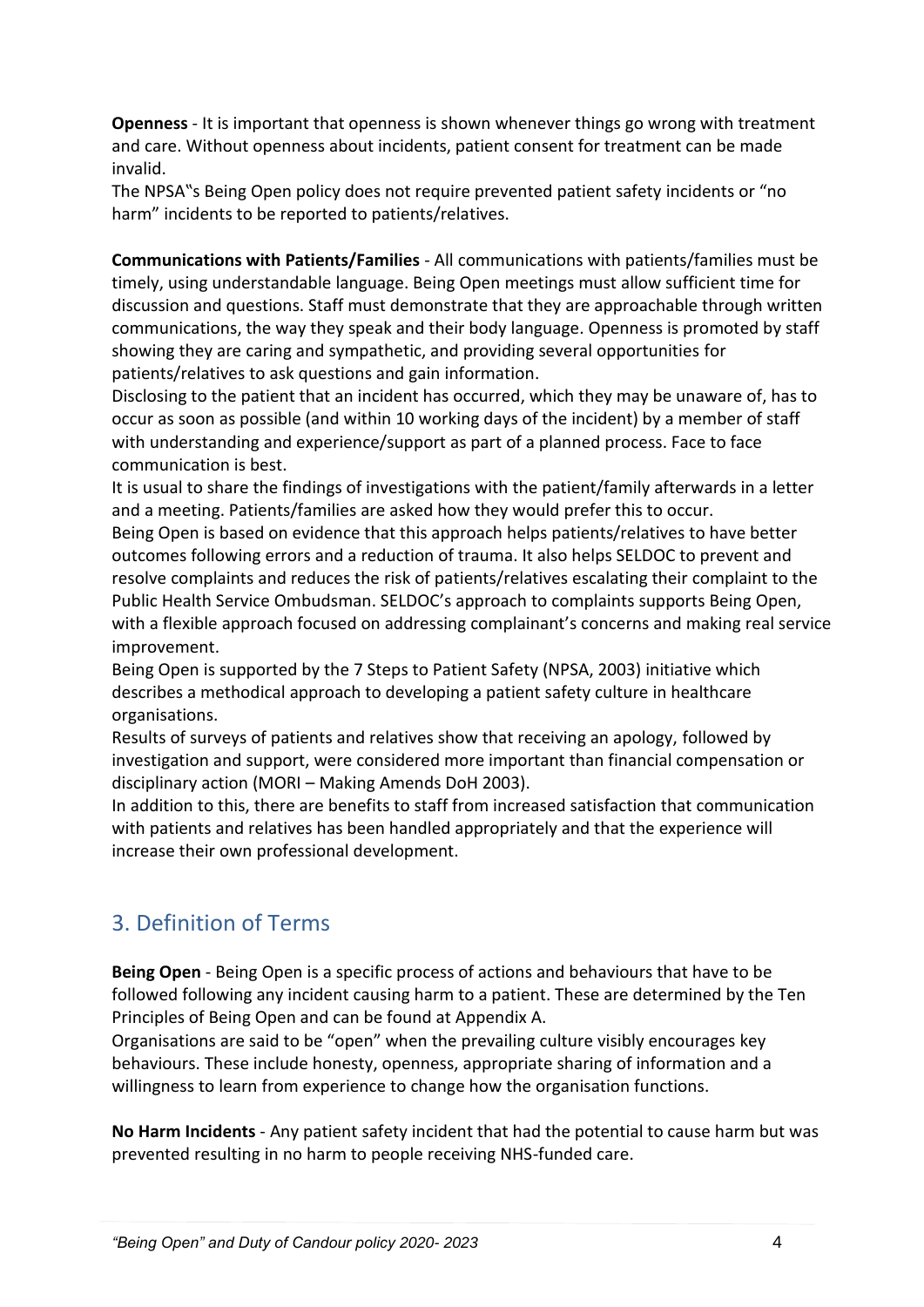**Local Resolution Meetings** - Meetings arranged with patients and their relatives to address complaints. The purpose of the meeting is to address issues and concerns raised in the complaint and to provide answers to questions. The meeting is held in an honest and open manner and support provided to the patient and family.

**Duty of Candour** - A contractual duty requiring hospitals to ensure that patients/families are informed of medical errors causing moderate, severe harm or death and provided with support. This includes receiving an apology, as appropriate, and the investigation findings and actions to prevent recurrence are shared.

**Gillick (or Frazer) Competent** - Children who have sufficient understanding and intelligence to enable them to understand fully what is involved in a proposed intervention will also have the capacity to consent to that intervention.

### <span id="page-4-0"></span>4. Roles and Responsibilities

#### **SELDOC Board:**

- To ensure and demonstrate SELDOC commitment to Being Open principles and standards.
- To make a public commitment to Being Open.
- To require all staff to meet Being Open standards and to learn from incidents.
- To ensure arrangements are in place for implementation of the Duty of Candour.

#### **Medical Director:**

• To facilitate the Being Open/Duty of Candour and learning process.

#### **Deputy Medical Director:**

- To promote the Being Open culture.
- To ensure overall implementation of this document supported, where appropriate, by the organisation.

#### **Governance Quality Team:**

- To facilitate implementation of this document.
- To facilitate inclusion of Being Open and Duty of Candour in appropriate training e.g. induction and in training programmes for all staff involved in the follow up of incidents.
- To facilitate the planning of Duty of Candour discussions with investigators and clinicians, as required.
- To provide administrative support to ensure accurate records are maintained of all meetings with patients and their families involving complaints and/or incidents.
- To encourage learning and openness following incidents.
- To monitor the effectiveness of this document on an ongoing basis and report on this in routine governance reports.
- To monitor assurance of implementation of this document.

#### **All Staff:**

• To be aware of and apply the principles of Being Open and the Duty of Candour.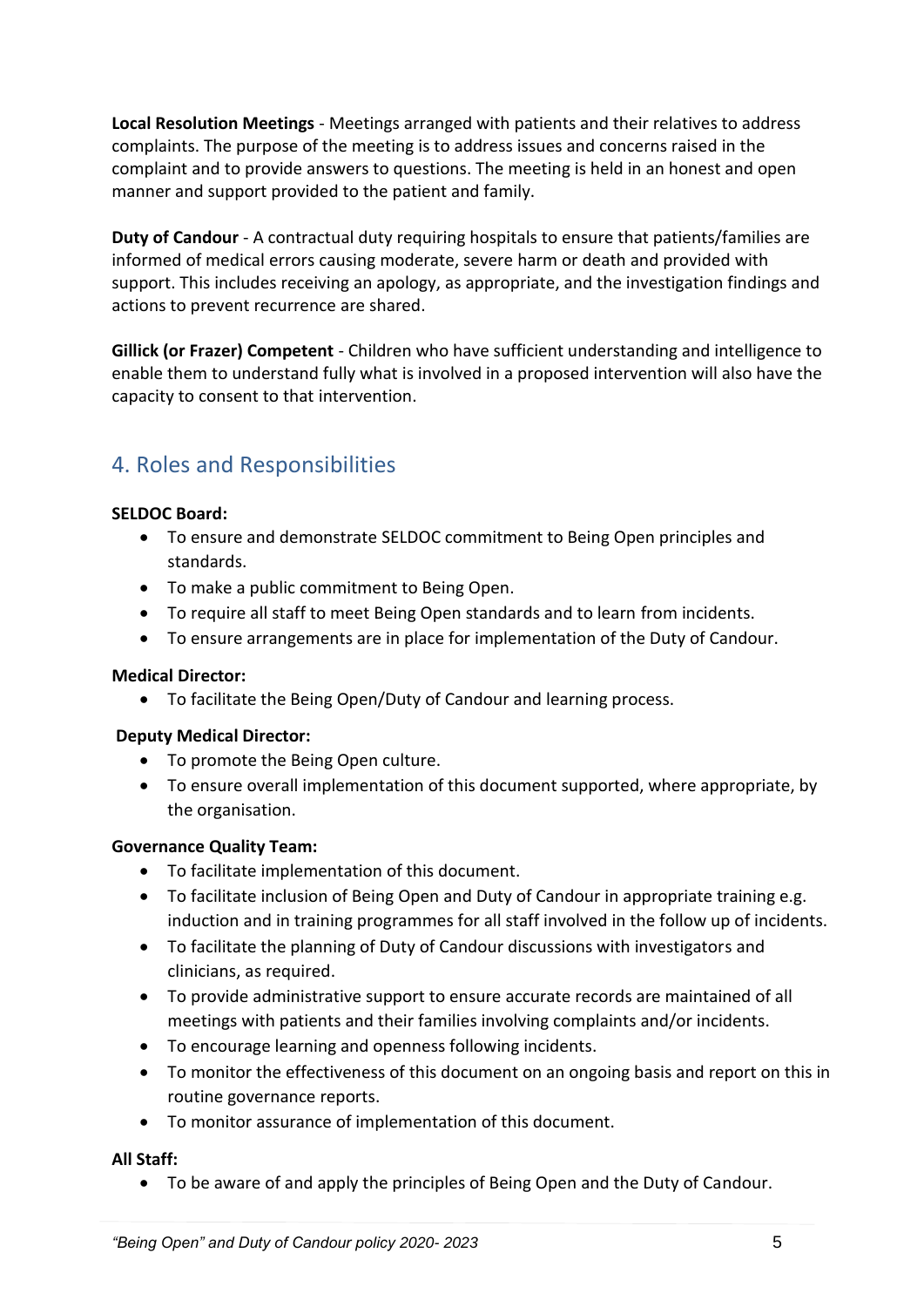- To report incidents using SELDOC's Incident Policy.
- To address concerns or complaints openly and honestly.
- To communicate with patients/families in line with this document.

### <span id="page-5-0"></span>5. Process

The principles of Being Open are at Appendix A and the Duty of Candour process is described in a simple flow diagram at Appendix B.

Staff are encouraged to apologise when things go wrong, offering sympathy and caring. Apology is not an admission of liability. There is no requirement to report prevented or "no harm" incidents to patients and relatives.

The Duty of Candour will apply to moderate, severe harm or death incidents (SELDOC Risk harm scores of 3, 4 and 5).

#### *"Requirements of Truthfulness, Timeliness and Clarity of Information"*

The NPSA's Being Open policy does not require prevented patient safety incidents or "no harm" incidents to be reported to patients/relatives (SELDOC Risk harm scores of 1 & 2 – "no physical harm"). The decision of whether to communicate these to patients depends on local circumstances and advice should be sought from the Medical Director or Deputy Medical Director. Low harm incidents should always be communicated to patients/relatives. All communications with patients should have the underlying principle of health care being a partnership between professional and patient, based on respect. It is most important that communication with the family is open, honest, comprehensive and timely and maintained over the Being Open process and not delayed due to investigations etc. It is paramount that communication of moderate, severe harm or death incidents occurs as soon as possible with patients/families as part of the Duty of Candour.

Meetings convened as a result of registered complaints are designed to be nonintimidating and relatives/patients are given the opportunity to express themselves fully. The purpose of the meetings is to meet their needs for information, apology and acknowledgement.

In internal inquiry meetings, openness and a readiness to identify and learn from mistakes are fundamental principles.

SELDOC is aware and emphasises the importance of communication. The Governance Quality Team provides support to staff and clinicians where difficulties are identified.

As part of the Duty of Candour process, records must be made of all conversations, whether face to face, by telephone or letter in the health records.

Complaint investigations are recorded separately in the complaint file – not in the health records. This is to avoid discrimination against patients.

When investigating any complaints and incidents with a SELDOC Risk score of 3, 4 or 5, the Governance Quality Team will undertake the following actions:

• Identify how the patient and/or family will be informed of the incident and given an apology. Face to face discussion is best or a telephone call if the patient is not in hospital. Verbal communication should always occur before a letter is sent. It is useful to identify an appropriate senior staff member to be a single point of contact.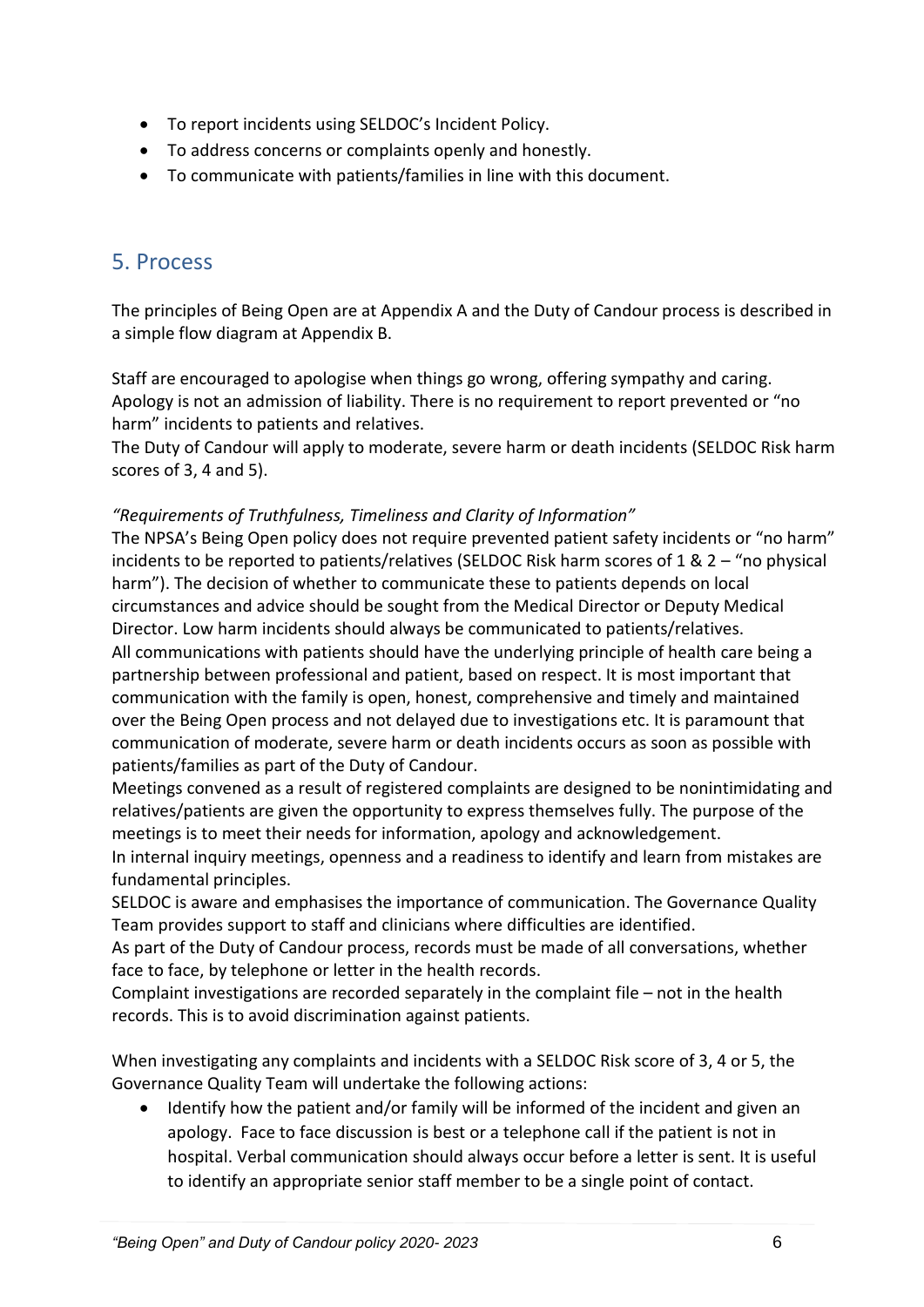- Make Initial Disclosure and Apology with the Patient/Family as Soon As Possible and Within 10 Working Days of Incident Delay in disclosure must be avoided. The initial communication must occur even if details are not yet clear. This communication can occur by any appropriate means – face-to-face is best, but it can be a telephone call or invitation to a meeting. Reference should be made to the investigation which may provide different or further information.
- This initial communication must be recorded in the Complaint or Incident file with a heading "Duty of Candour meeting" – Date, time, people present (including patient and family names), apology, what was discussed, concerns raised by the family, arrangements for further communication/support etc. See Appendix D for more information on Being Open meetings.
- The communication is mainly disclosing that an incident has occurred and offering apology and sympathetic support. It is important to avoid giving too much detail about the incident until the incident investigation has been completed. The patient/family can be told they will be invited to a meeting to discuss details either during or after the investigation, as preferred by the patient/family. Patient/family concerns, preferences etc. should be recorded and considered in the investigation.
- An offer to meet is made to the family. This is usually at the end of the investigation so the findings can be shared and discussed, but may also occur before the investigation starts or during the process. The approach is agreed with the patient/family. The patient/family may require meetings at any stage during the investigation.
- The patient must be given sufficient time before the meeting so they can arrange to have a family member present, if they wish. It is often not appropriate for staff involved in the incident being present and this should be carefully considered. The Medical Director or Deputy Medical Director would be more appropriate.

In the case of a Serious Incident, a note of the "Duty of Candour" communication will be made in the Serious Incident file and provide evidence of SELDOC's contractual duty.

### <span id="page-6-0"></span>6. Evidence Base

NPSA Being Open Framework 2009 "Being Open – Saying Sorry When Things go Wrong" Safe care: The National Patient Safety Agency (NPSA) 'Being open' framework: NHS Midlands and East

NPSA Safety Alert 2009: Being Open – Supporting Information

NHSLA 2009: Apologies and Explanations

NPSA 2004: Incident Decision Tree

NPSA 2010: Medical Error: What to do if things go wrong: A guide for junior doctors Royal College of Surgeons 2010 Openness and Transparency in Surgery Medical error. What to do if things go wrong: a guide for junior doctors

NPSA 2003 - Seven Steps to Patient Safety

NHS Litigation Authority (NHSLA) litigation circular 02/2002

MORI – Making Amends DH 2003

Implementing a "Duty of Candour" - A new contractual requirement on providers – DoH 2012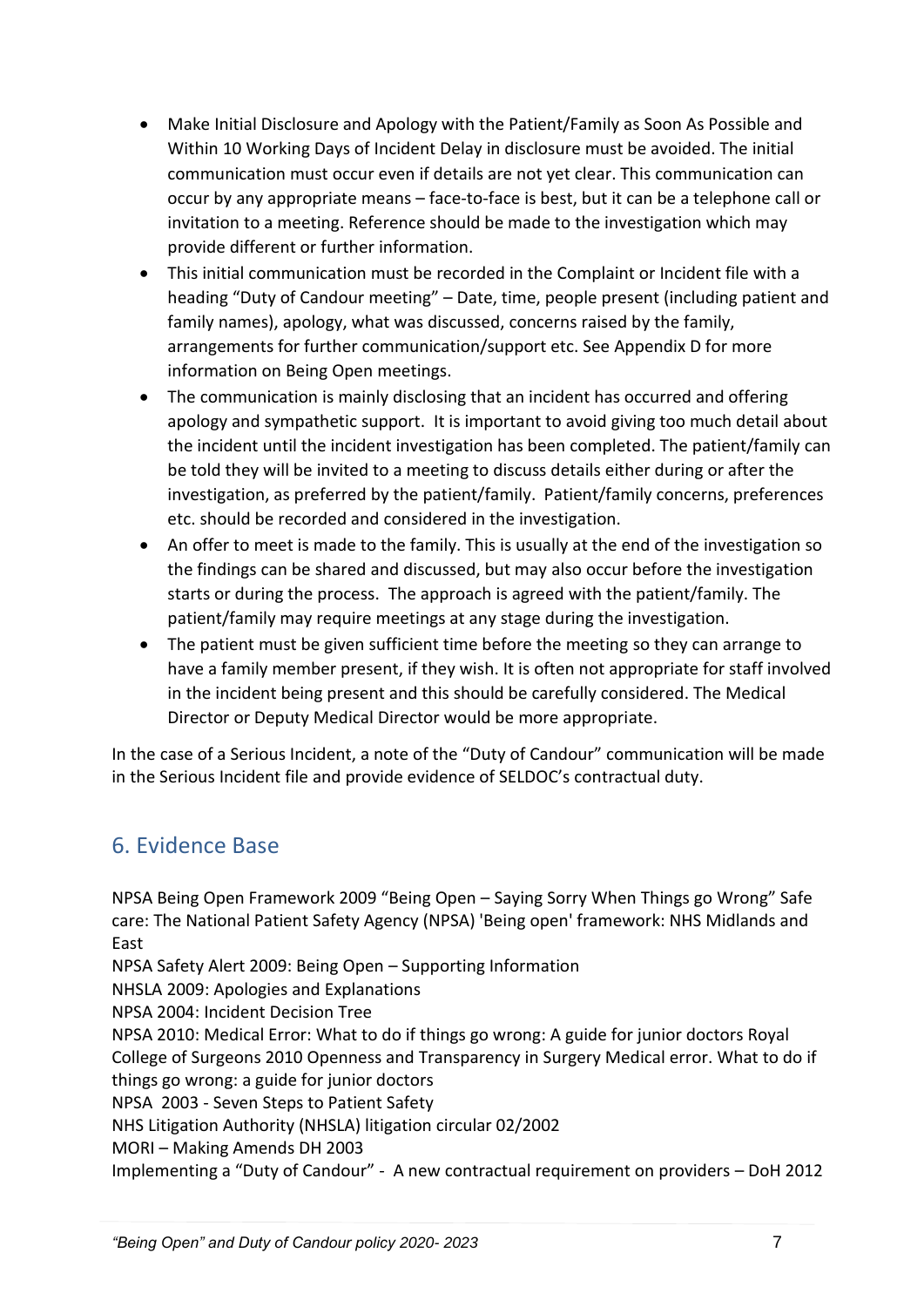# <span id="page-7-0"></span>7. Monitoring Compliance and Audit

This document will be monitored by the following indicators:

All Serious Incidents and moderate incidents will have Duty of Candour disclosures and offers of Duty of Candour meetings.

Surveys of patients/families involved in Duty of Candour meetings.

Implementation of this document will be reported to the Governance Quality Committee and thence to the Board.

### <span id="page-7-1"></span>8. Dissemination, Implementation and Access to the Document

This policy and procedure is available on the SELDOC intranet.

All clinical staff are notified via email, of the policy and procedure and any amendments.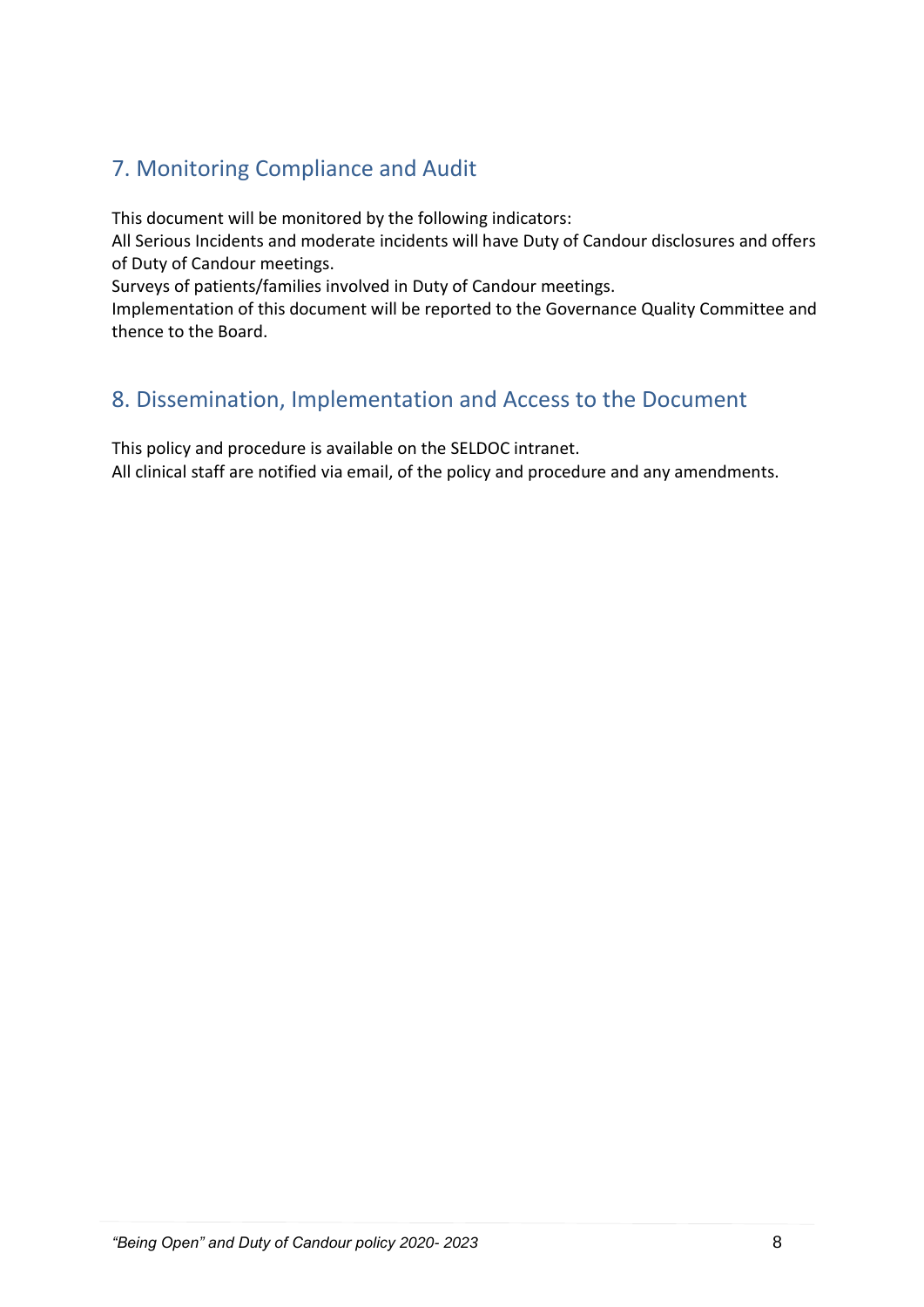### <span id="page-8-0"></span>Appendix A - The Principles of Being Open

A summary of the key actions of the NPSA"s Being Open Framework. This can be used in planning meetings with staff and patients following incidents, complaints or claims. Actions are grouped under the Ten Principles of Being Open.

#### <span id="page-8-1"></span>1. Principle of acknowledgement

- Acknowledge and report all incidents, complaints promptly as per Incident Reporting Procedure and Complaints Policy and Procedure.
- Take seriously any reports of incidents/concerns from patients/carers.
- Take notice of a patient's concerns.

#### <span id="page-8-2"></span>2. Principle of truthfulness, timeliness and clarity of communication

- Be truthful and give information in an open manner.
- Person giving information to be appropriately nominated.
- Give a step by step explanation of events.
- Timely communication as soon as possible.
- Information to be based on known facts at the time.
- Explain that investigation may reveal more information.
- Tell patients how they will be updated on the progress of investigation.
- Provide a single point of contact for information, avoiding conflicting information from different staff.

#### <span id="page-8-3"></span>3. Principle of apology

Express sincere regret or sorrow as soon as possible and make an apology verbally and in writing. Written apology must clearly state SELDOC is sorry for the suffering and distress caused.

The most appropriate member of staff to make apology must be identified considering seniority, relationship to patient, experience and expertise regarding incident.

#### <span id="page-8-4"></span>4. Principle of recognising patient and carer expectations

- Patients/carers expect a face-to-face meeting with representatives of the organisation.
- Maintain confidentiality.
- Identify names of people who can provide support to patient and whom patient has agreed can receive information e.g. a friend, Cruse Bereavement Care etc.

*Patient issues:* 

- Identify any restrictions of openness the patient wants you to observe e.g. may not want to know all the details of what went wrong. In this case, respect wishes but say they can ask for full details later.
- Give several opportunities for patient/carer to gain information about incident.
- Provide verbal or written information.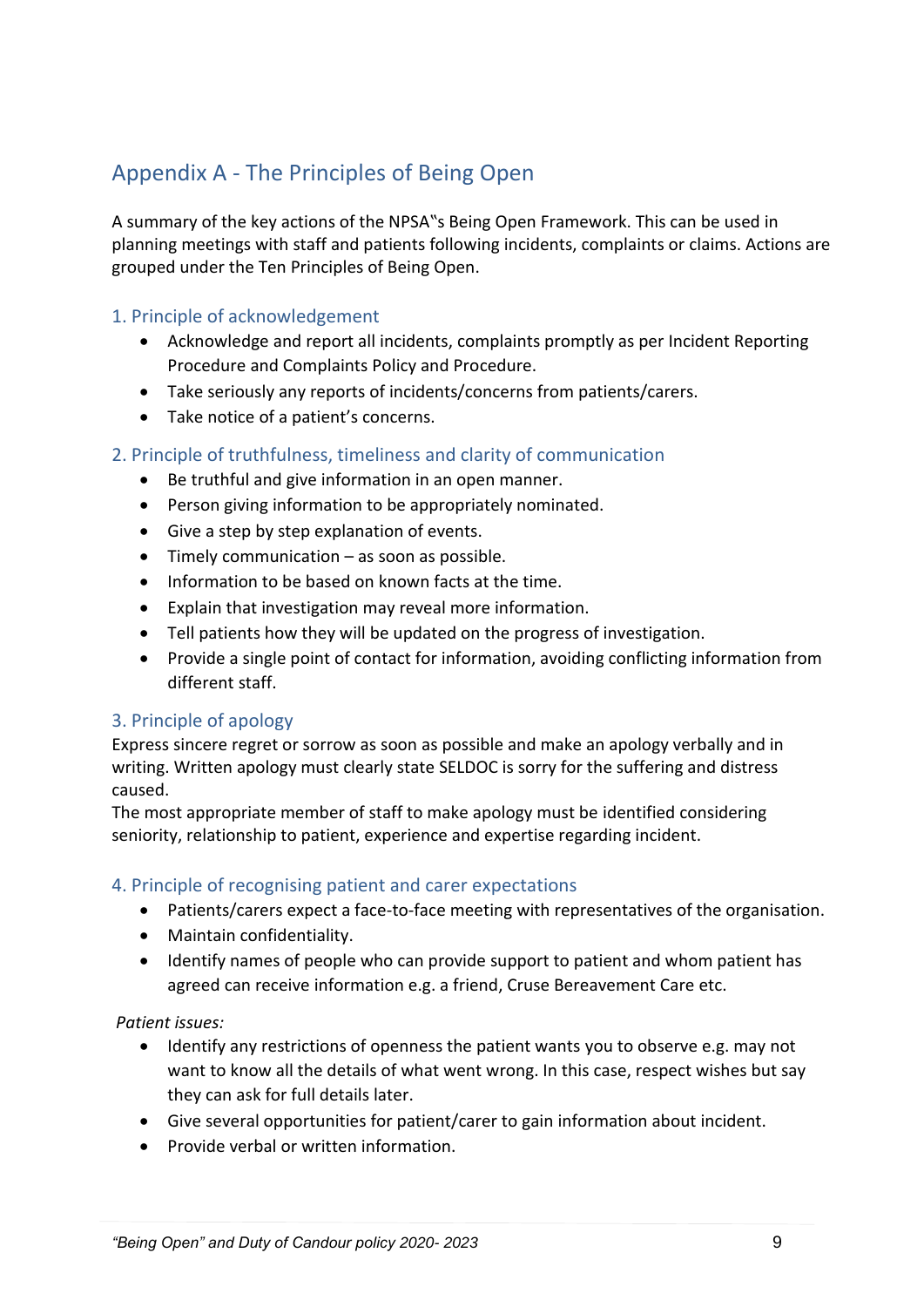- Develop on going care plan, tell patient/carers that care will be unaffected by any dispute.
- Take steps to make sure that carers etc. are involved in discussions about incident, with patient's consent.
- Provide access to information, observing confidentiality and patient instructions, to carers and those close to the patient. Information should assist decision making e.g. if patient cannot participate or has died.
- Ensure the patient understands the situation fully. Determine whether they need this information at different times.
- Provide carers with known information, care and support if a patient has died.
- Refer carers to the coroner for more detailed information.
- Document discussions with patients/carers. Share information with them.
- Provide patients/carers with information on the complaints procedure and how to give positive or negative feedback to staff.
- Provide patients/carers with information on the incident reporting process.
- When appropriate, ensure the incident investigation e.g. through root cause analysis, includes the patient or relative's account of events leading up to the incident.
- Provide patients/carers with information on how improvement plans from root cause analysis will be implemented and monitored.

### <span id="page-9-0"></span>5. Principle of professional support

*For staff:*

- Encourage reporting of incidents by all staff.
- Help staff feel supported throughout process as they may have been traumatised.
- Provide formal and informal debriefing of clinical team, separate from the requirement to provide statements for the investigation. Support your staff.
- Provide individual feedback on the final outcome of the investigation.
- Avoid disciplinary action and use the NPSA's Incident Decision Tree if suspension considered.
- Provide advice and training on managing incidents.
- Provide information on support systems for staff distressed by incidents e.g. counselling, stress management, mentoring. Include staff who lead discussions and the Being Open/Duty of Candour process.

*For patients:*

- Discuss, assess and meet individual needs of patients/carers for practical and emotional help and support.
- Provide information on services offered by relevant support agencies and community services.
- Identify a staff member to provide timely, practical and emotional support, maintaining an ongoing relationship with the patient.
- Provide contact details to patient/carers.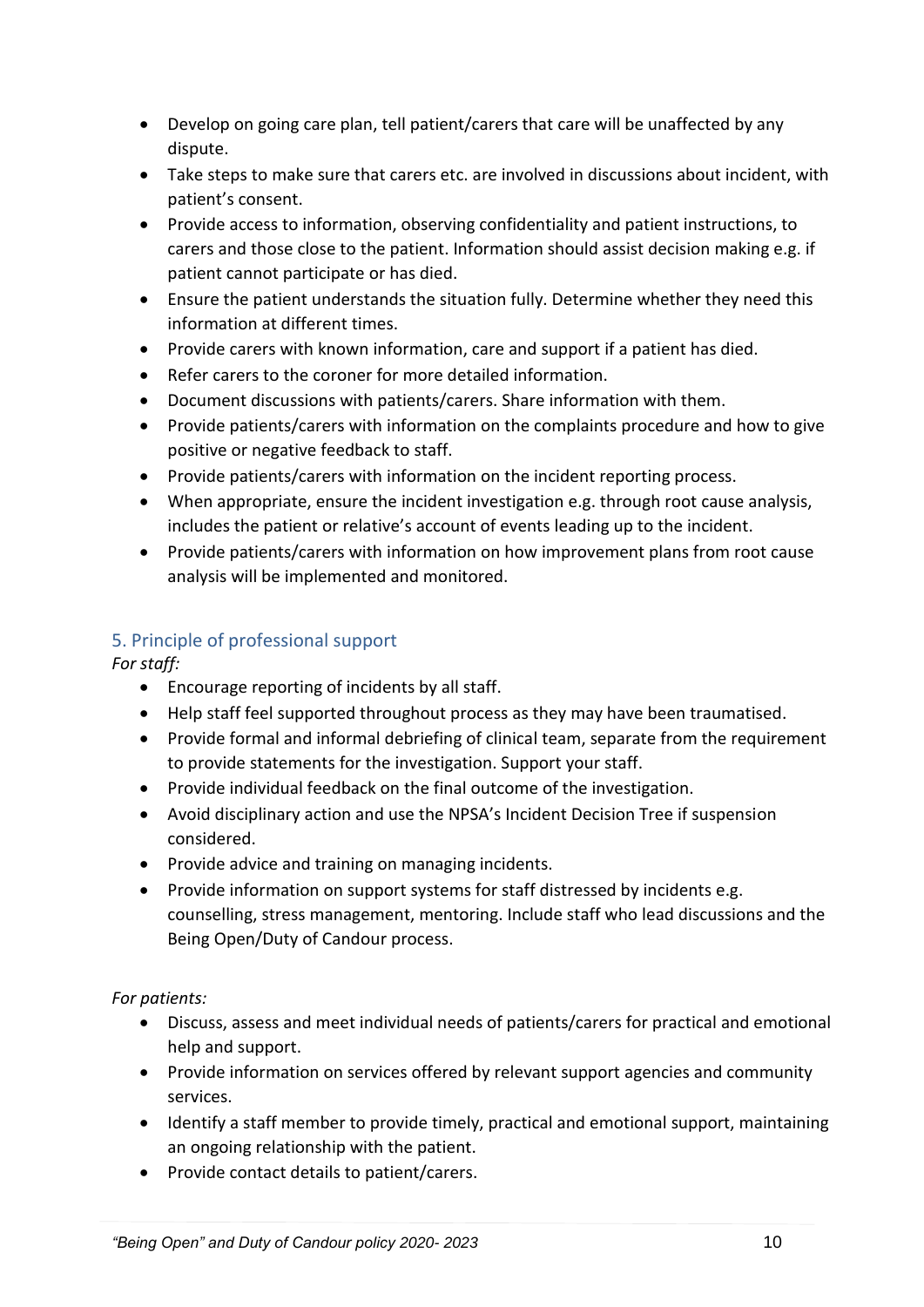- <span id="page-10-0"></span>6. Principle of risk management and systems improvement
	- Carry out Root Cause Analysis to uncover underlying causes of an incident.
	- Focus on improving systems of care.
	- Review the changes made to ensure they are effective.
	- Share learning to all staff and report to Quality committee
	- Serious risks should be entered on Risk Register.

#### <span id="page-10-1"></span>7. Principle of multi-disciplinary responsibility

- Involve all staff who had key roles in patient's care in root cause analysis and investigation.
- Communicate findings throughout SELDOC at all levels.

#### <span id="page-10-2"></span>8. Principle of clinical governance

- Investigate and analyse incidents that are moderate, severe or lead to death.
- Identify clear accountabilities from all levels, from Board level to all staff to ensure investigations, and action plans are implemented and the effectiveness of the process reviewed.
- Give information to health care staff on findings/learning from investigations.
- Audit the patient's experience of Being Open.
- Monitor the implementation and effects of changes following an incident.

#### <span id="page-10-3"></span>9. Principle of confidentiality

- Details of an incident are confidential.
- Seek consent of individual before disclosing information to others.
- Need to know basis for communications outside the Quality team.
- Information Governance principles for records.
- Inform the patient/carers who will be undertaking the investigation before it takes place to allow them the opportunity to raise any objections.

#### <span id="page-10-4"></span>10. Principle of continuity of care

- Continue giving patient all usual treatment, with compassion and respect.
- Make arrangements for alternative provision of care, if requested.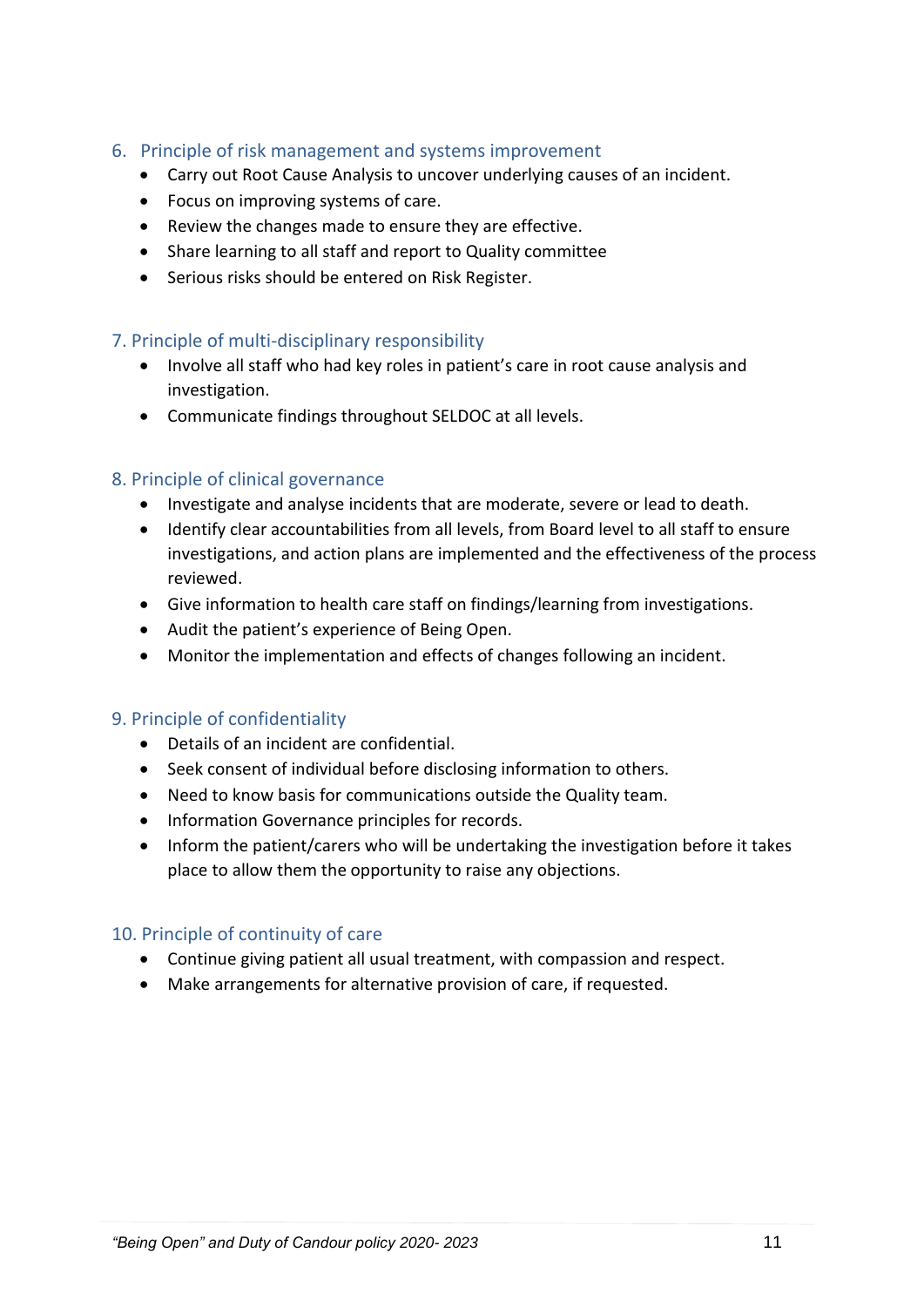### <span id="page-11-0"></span>Appendix B - Duty of Candour Flow Diagram



**6. Maintain contact, as agreed with patient/family** On approval of investigation report – letter and summary sent to patient/family

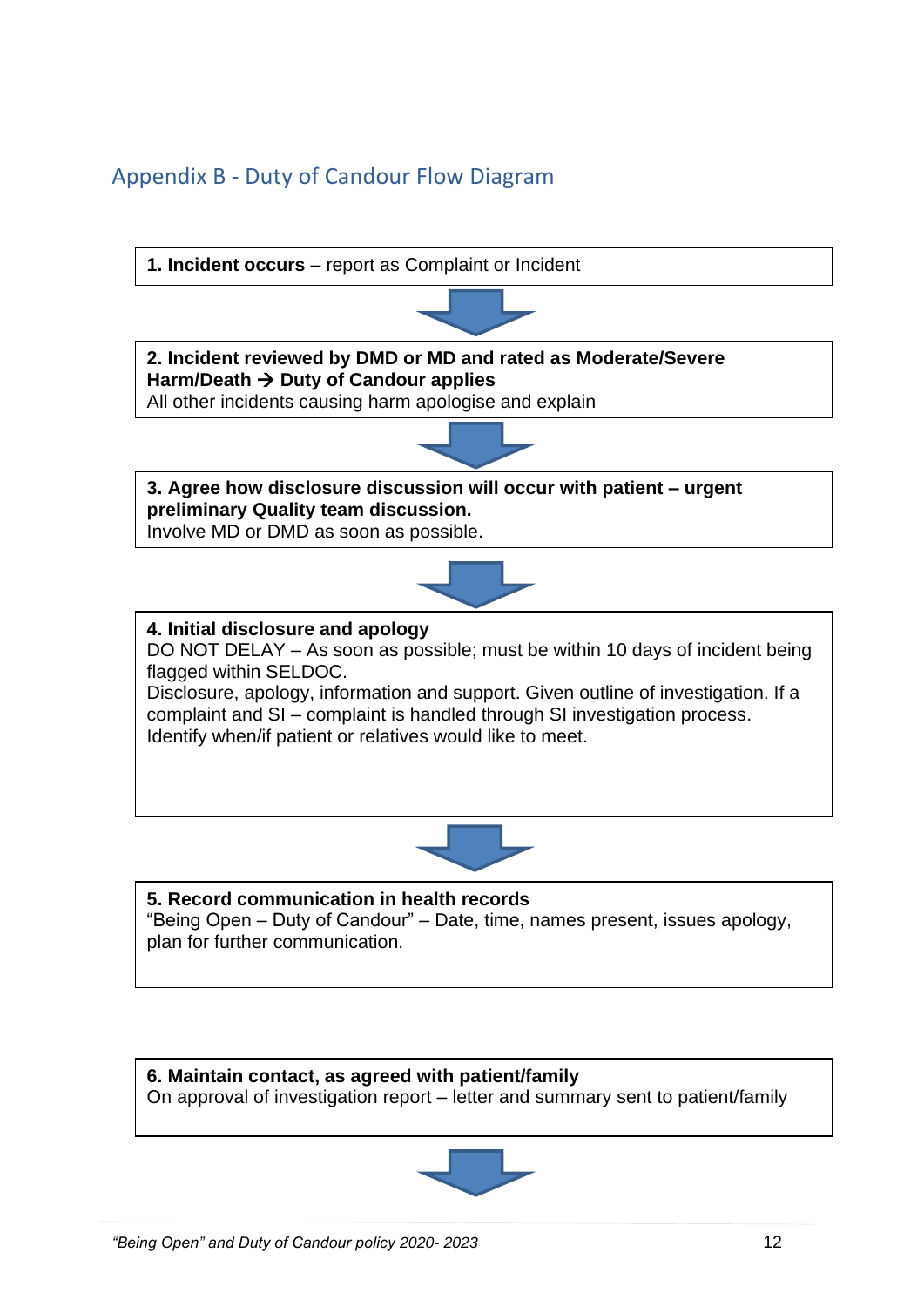# <span id="page-12-0"></span>Appendix C - Patient Issues – Being Open/Duty of Candour

The points below summarise action points from the NPSA Being Open document.

#### <span id="page-12-1"></span>Patients who do not agree with the information provided:

- If the relationship with the healthcare professional breaks down, consider these strategies:
- Deal with the issue as soon as it emerges.
- Where patient agrees, involve carers in discussions from the start.
- Ensure access to support services.
- Provide alternative mechanisms for communication e.g. patient expressing concerns to other members of clinical team where senior health professional is unaware of difficulties.
- Offer a different contact person.
- Use a mutually acceptable mediator to help identify issues and solutions.
- Ensure awareness of formal complaints procedure.
- Write a comprehensive list of points disagreed upon.
- Reassure patient/carers you will follow these up.

#### <span id="page-12-2"></span>Patients with different language or cultural considerations:

- Plan the need for translation and advocacy services and dealing with special cultural needs, e.g. cultures that make it difficult for a woman to talk to a male about intimate issues.
- Obtain advice from an advocate or translator before the meeting on a sensitive approach.
- Avoid using unofficial translators or the patient's family or friends.

#### <span id="page-12-3"></span>Patients with different communication needs:

• Plans for meetings should consider particular communication difficulties e.g. hearing impairment.

#### <span id="page-12-4"></span>If patient dies as result of incident:

- Maintain sensitive and empathetic communication.
- Involve bereaved in deciding when to discuss events.
- Provide emotional support.
- Open channels of communication so bereaved can indicate if they need counselling at any stage.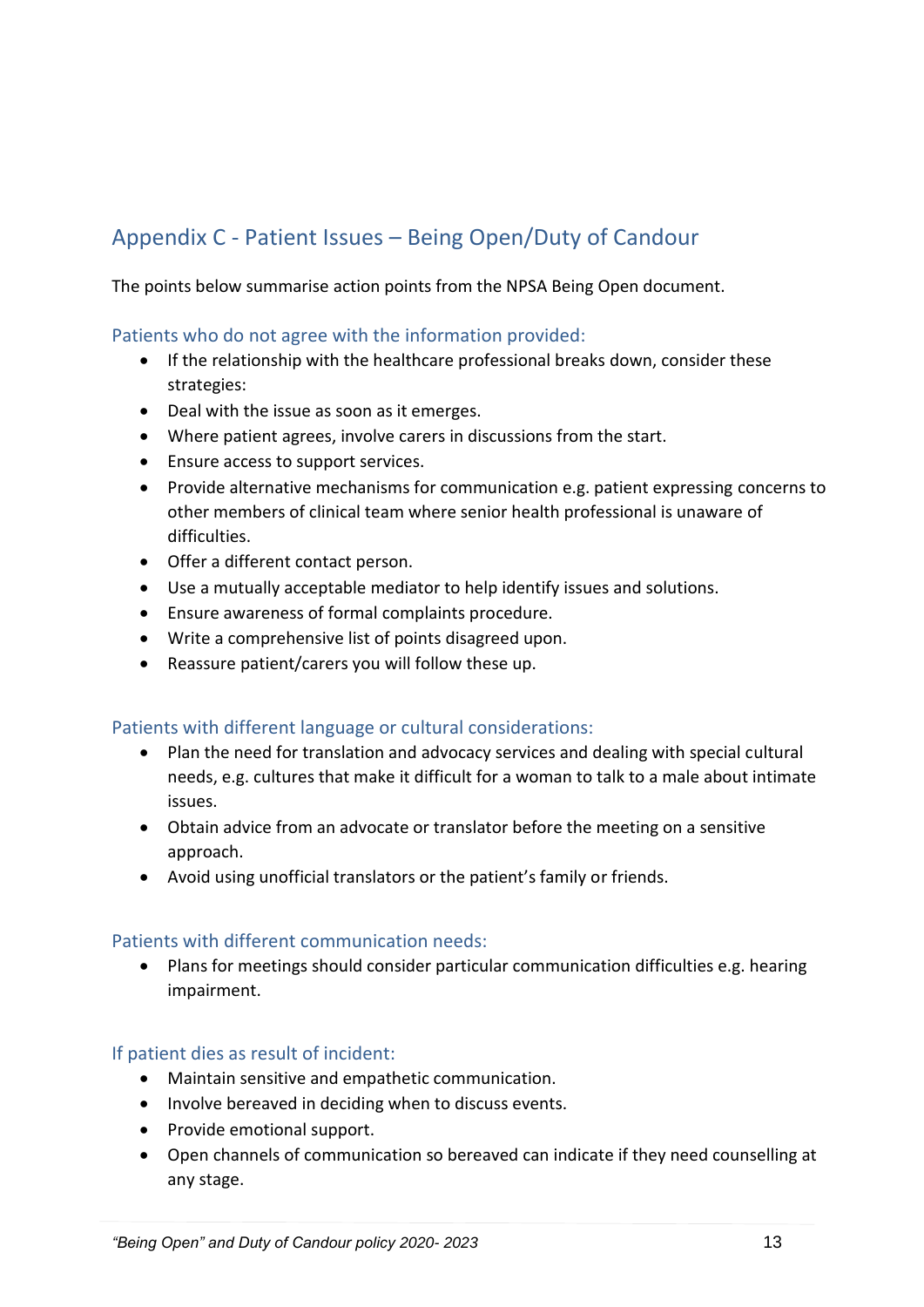- Issue apology as soon as possible after patient's death, including an explanation that the coroner's process has been started. Include realistic timeframe for provision of more information.
- In most circumstances, have the meeting with the bereaved before the coroner's inquest. Also, conduct any investigation before the coroner's inquest.

#### <span id="page-13-0"></span>Children affected by an incident:

- If possible, encourage children under 16 to be involved in decision making and in the Being Open process.
- Apply "Gillick competence" or Frazer guidelines.
- Provide opportunity for parents to be involved unless child asks for them not to be present.
- If children do not have sufficient maturity or ability to understand, provide information to parents, alone or in presence of the child, seek their views.

#### <span id="page-13-1"></span>Patients with mental health issues:

- Follow normal procedures unless patient also has cognitive impairment or you are advised to withhold incident information by consultant psychiatrist. A second opinion by another consultant psychiatrist would be needed.
- Do not discuss incident information with a carer/relative without the express permission of patient (unless in exceptional circumstances).

#### <span id="page-13-2"></span>Patients with cognitive impairment:

- Involve patients with cognitive impairment directly in communications about the incident, making an advocate available to assist in the communication process.
- Where patients have an authorised person to act on their behalf by lasting power of attorney, ensure this extends to decision making and the medical care and treatment of the patient. Hold discussions with the holder of power of attorney.
- If there is no such person, clinicians should act in patient's best interests. They should decide who the appropriate person is with whom to discuss the incident. Discussion should take regard of patient's welfare as a whole.

#### <span id="page-13-3"></span>Patients with learning disabilities:

- If a patient has difficulty expressing their opinion verbally, assess whether they are also cognitively impaired.
- If they are not cognitively impaired, provide alternative communication methods (e.g. written questions) and agree with them appointment of an advocate.
- Ensure the patient's views are considered and discussed.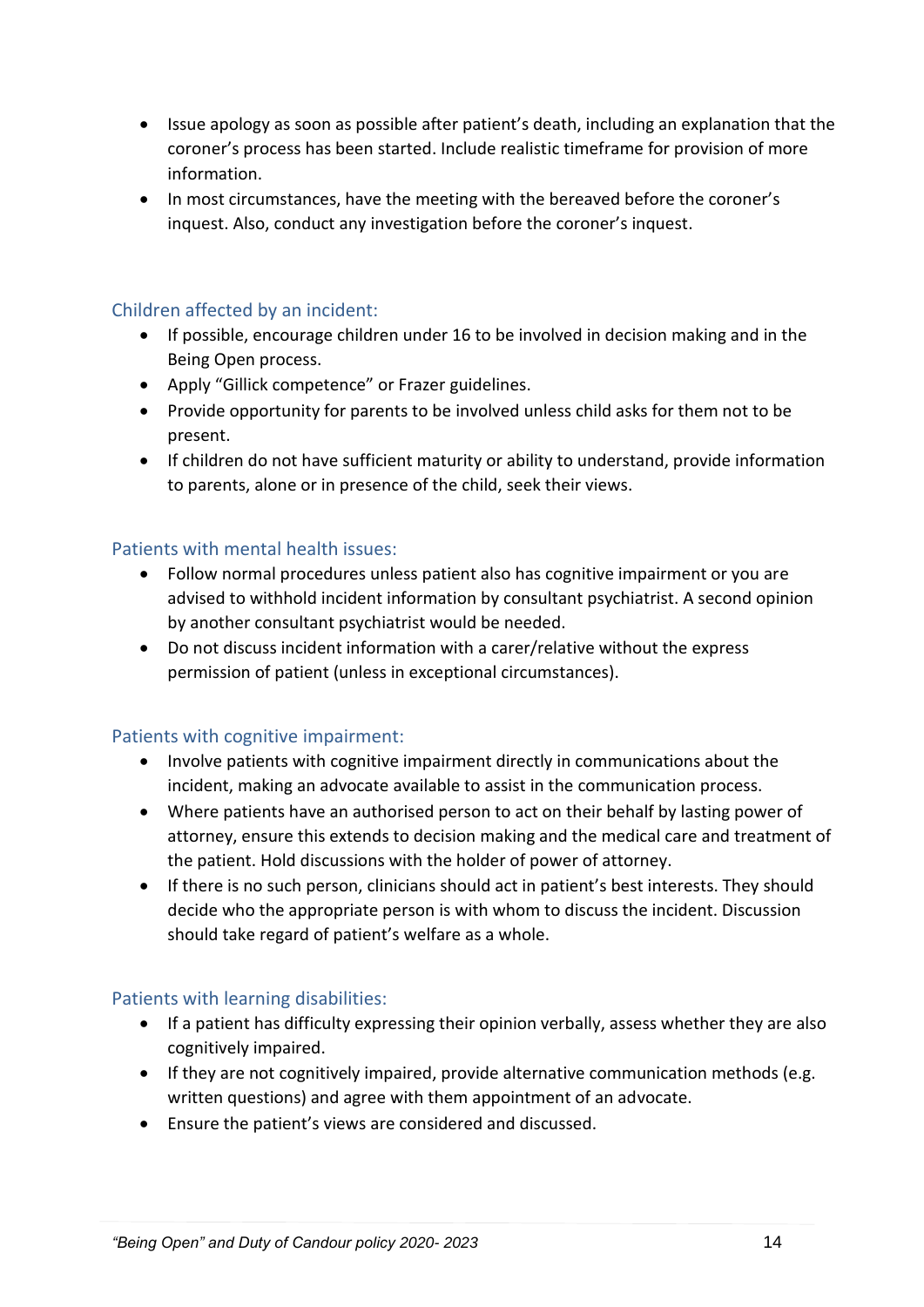### <span id="page-14-0"></span>Appendix D Being Open/Duty of Candour – Points to Consider

### **Includes communication, documentation and meeting requirements**

Anyone involved in the process needs to read and use these practical guidelines and see www.npsa.nhs.uk/advice for further information.

#### <span id="page-14-1"></span>1. Communication

- Open and effective communication with the patient and family is likely to include the following aspects:
- Early on identify and seek to meet patient's practical and emotional needs e.g. the names of people who can provide assistance and support to the patient (patient's consent would be required before information can be given).
- Any special restrictions on openness that the patient would like the healthcare team to respect.
- Identifying whether the patient does not want to know every aspect of what went wrong: respect their wishes and reassure them this information will be made available later on should they change their mind.
- Provide repeated opportunities for the patient and family to ask for information about the incident.
- Provide information in written and verbal form.
- Provide assurance that an ongoing care plan will be formulated with the patient.
- Facilitate inclusion of the patient's family in discussions, if the patient wishes.
- Information may need to be given more than once and at different times to allow the patient and family to understand.
- Ensure the patient's account of events leading up to the incident is fed into the incident investigation.
- Provide information on how improvements will be made as a result of learning from the incident.

Before the meeting, a Governance Quality Team discussion should be held as soon as possible after the event, including the most senior health professional involved. Basic plans should be made about role allocation and how patient needs will be met.

The timing of the Being Open discussion should be planned, holding it as soon as possible after the incident whilst considering relevant factors. An appropriate individual should be chosen to communicate with patients/carers and inform them about the incident. This should be a senior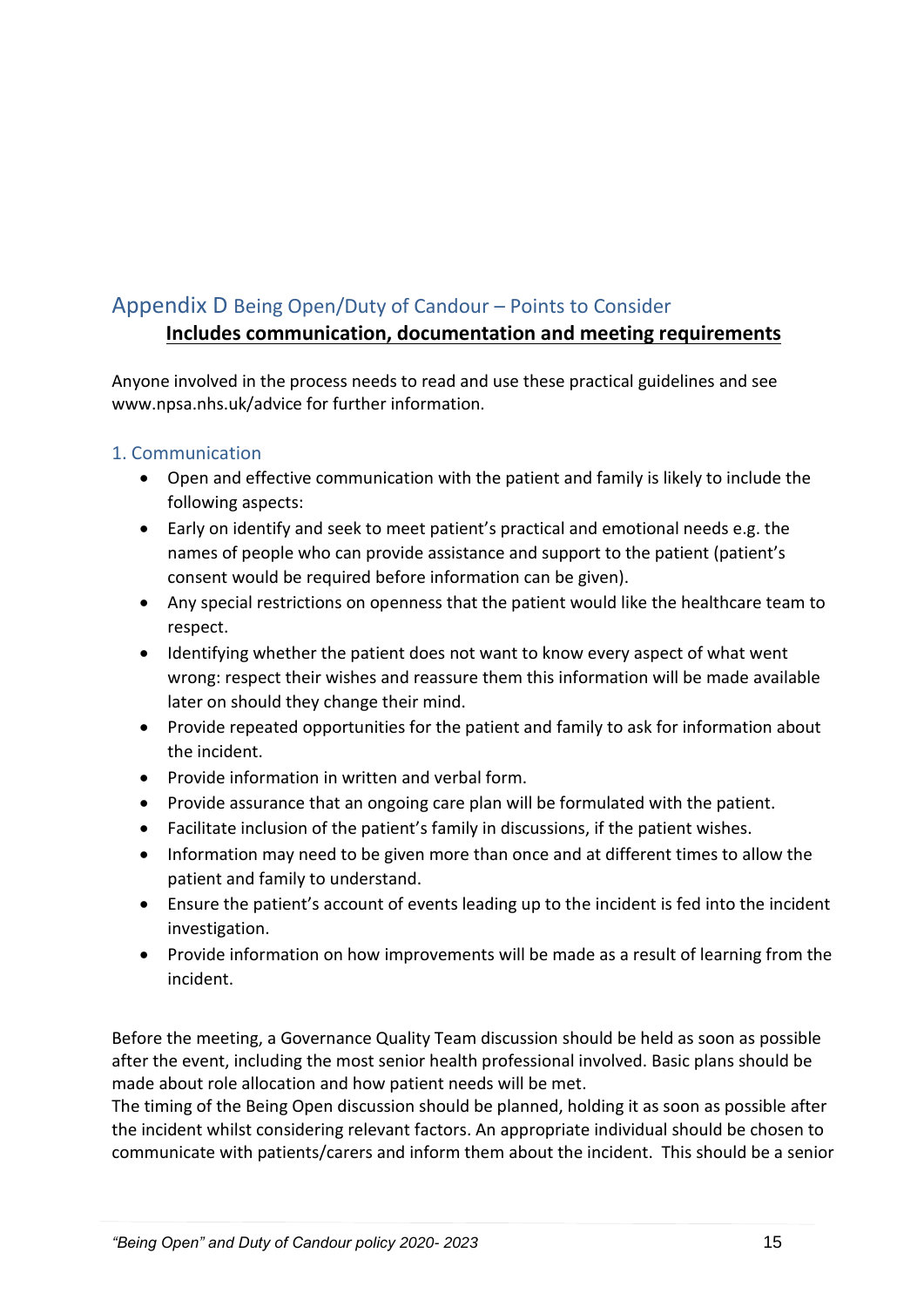clinician, so either the Medical Directory or Deputy Medical Director. They should have the training and skills needed and be acceptable to those involved.

The Medical Directory or Deputy Medical Director leading the discussion should be able to nominate a colleague to assist them with the meeting. If it is clear the patient would rather speak to someone else, a substitute should be provided. Normally, the clinicians involved in the incident should not lead the Being Open process. If they ask to be involved, they should be accompanied and supported by a senior team member.

Where the incident relates to the environment of care (e.g. an injury), a senior manager of the relevant service should communicate with the patient/carers. The discussion should include a senior member of the multi-disciplinary team and the health care professional responsible for treating the injury.

Regarding incidents arising from errors by healthcare staff, the involvement of the staff involved must be considered individually balancing the needs of the patient/carers with those of the healthcare professional concerned. Guidelines are given on meeting both sets of needs and the use of written apologies.

The incident must be reported via the Trust incident reporting system. The NPSA are then notified through the National Reporting and Learning System (NRLS).

The patient's General Practitioner should be informed by the Medical Directory or Deputy Medical Director. The coroner should be informed of all cases of untimely, unexpected or unexplained death and suspected unnatural death. Involvement of the coroner should not prevent apologies where appropriate. Other statutory bodies may need to be informed.

#### <span id="page-15-0"></span>2. The meeting

The content of the Being Open discussion should include:

- Those involved.
- Expressions of sympathy or regret or apologies.
- Handling the facts and when disagreement about them occurs.
- Understanding and noting the views of patients and carers.
- Appropriate language and terminology.
- Explaining what happens next in terms of treatment plan and incident analysis findings.
- Information on effects of the incident.
- Offering practical and emotional support.
- Recognising that patients/carers may be angry or frustrated.
- Avoiding speculation, attribution of blame, denial of responsibility and conflicting information.
- Arrangements for subsequent discussions.
- Copy of investigatory report, or significant incident report, may be offered once available.

#### <span id="page-15-1"></span>3. Documentation

All staff managing Being Open meetings must be aware of the following document requirements:

• Copy of incident report or complaint and root cause analysis,